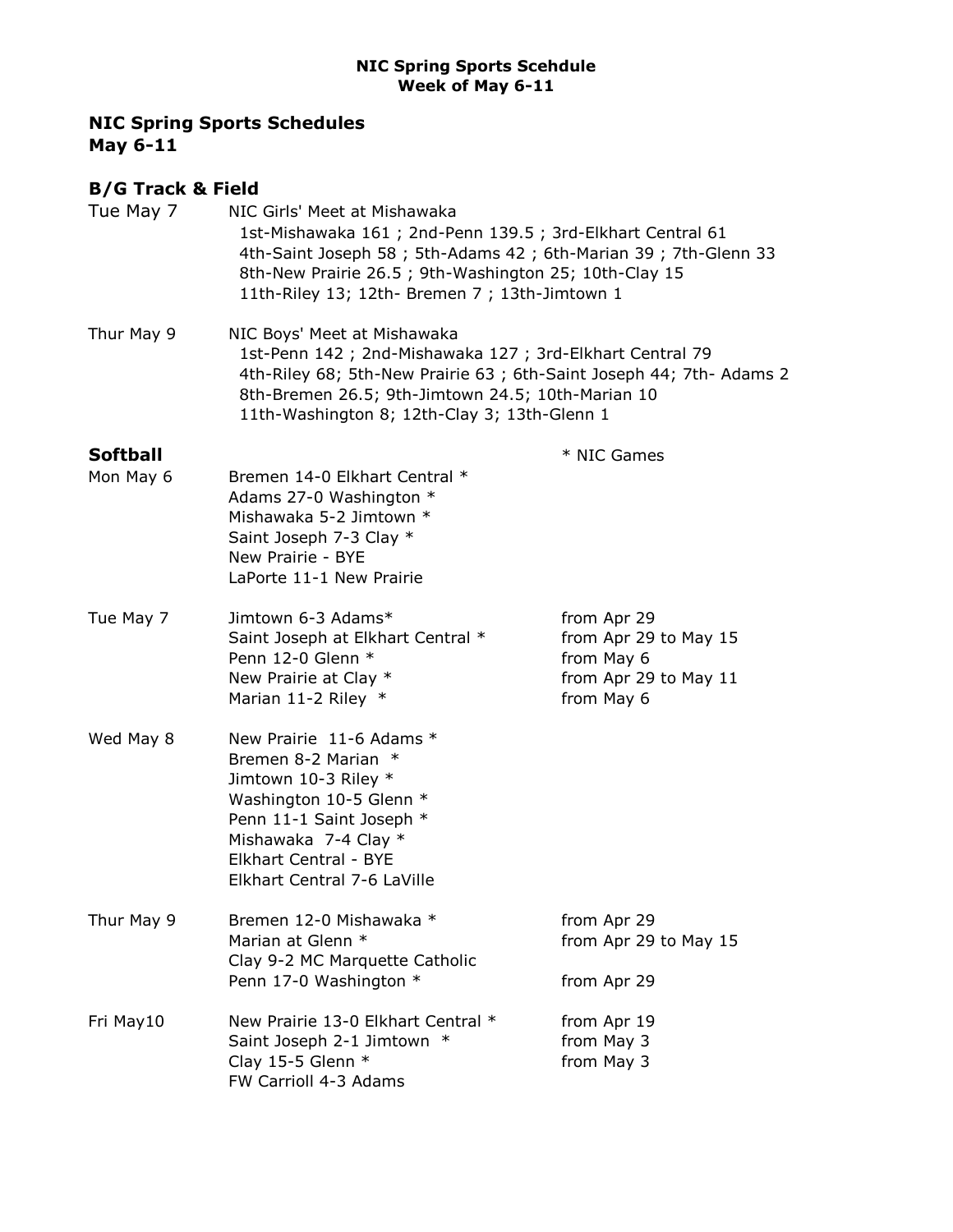| Sat May 11                   | Saint Joseph 10-0 Niles, MI ; Niles, MI 9-2 Saint Joseph<br>Clay Colonial Classic - NIC Team scores only<br>New Prairie 6-0 Clay *; Concord 14-1 Clay; Marian 8-5 Clay (non-cor<br>New Prairie 10-0 Niles Brandywine, MI ; Marian 6-1 Edwardsburg, MI<br>Concord 6-4 Riley; Edwardsburg, MI 5-4 New Prairie; Riley 7-3 Brand<br>Edwardsburg, MI 5-4 New Prairie<br>Bremen 12-0 Westview ; Bremen 8-1 Lakeland |                                                                    |  |
|------------------------------|---------------------------------------------------------------------------------------------------------------------------------------------------------------------------------------------------------------------------------------------------------------------------------------------------------------------------------------------------------------------------------------------------------------|--------------------------------------------------------------------|--|
|                              |                                                                                                                                                                                                                                                                                                                                                                                                               |                                                                    |  |
|                              | Adams 10-4, 11-5 Griffith                                                                                                                                                                                                                                                                                                                                                                                     |                                                                    |  |
| <b>Baseball</b><br>Mon May 6 | Elkhart Central 8-0 Bremen *<br>Adams 10-1 Washington *<br>Marian 10-0 Riley *<br>Mishawaka 15-1 Jimtown *<br>Saint Joseph 15-3 Clay *<br>New Prairie - BYE<br>New Prairie 5-4 LaVille                                                                                                                                                                                                                        | * NIC Games                                                        |  |
| Tue May 7                    | Elkhart Central at Saint Joseph *<br>Penn 15-2 Washington *<br>New Prairie 13-1 Clay *<br>Jimtown 6-3 Adams *<br>Glenn 6-2 Culver Academy<br>Elkhart Christian 8-0 Bremen                                                                                                                                                                                                                                     | from Apr 29 to May 16<br>from Apr 29<br>from Apr 29<br>from Apr 29 |  |
| Wed May 8                    | Adams 1-0 New Prairie *<br>Marian 8-1 Bremen *<br>Glenn 13-1 Washington *<br>Jimtown 6-5 Riley *<br>Saint Joseph 5-3 Penn *<br>Mishawaka 8-0 Clay *<br>Elkhart Central - BYE<br>Elkhart Central 9-0 Central Noble                                                                                                                                                                                             |                                                                    |  |
| Thur May 9                   | Mishawaka 17-0 Bremen *<br>Glenn 7-2 Marian *<br>Riley at Niles, MI<br>Lakeshore, MI 6-4 Adams                                                                                                                                                                                                                                                                                                                | from Apr 29<br>from Apr 29                                         |  |
| Fri May 10                   | Adams 6-0 Jimtown *<br>Penn 13-0 Glenn *<br>Mishawaka 2-0 Elkhart Central *<br>Marian 4-2 LaVille                                                                                                                                                                                                                                                                                                             | from Apr 29<br>from May 6<br>from May 1                            |  |
| Sat May 11                   | Glenn 11-3 Clay *                                                                                                                                                                                                                                                                                                                                                                                             | from May 3                                                         |  |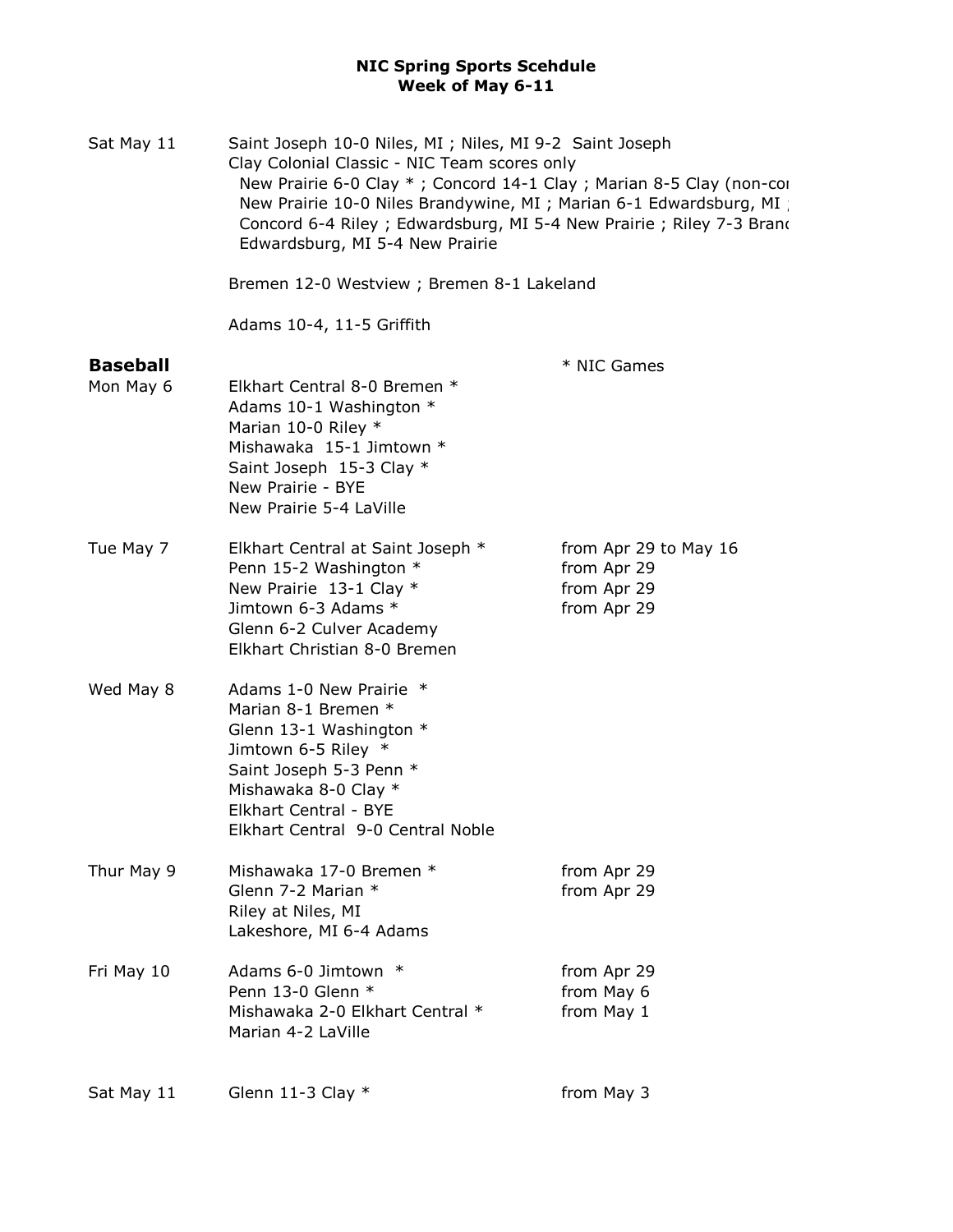|                      | Elkhart Central 9-2 Riley *<br>Washington at East Chicago Central<br>Mishawaka 8-0 Elkhart Memorial<br>Saint Joseph 7-6. 10-9 FW Dwenger<br>Clay 15-2, 18-1 Bowman Academy<br>Bremen 8-6 South Central<br>Glenn 14-2 Morgan Township<br>New Prairie 8-2 Plymouth | from May 3                                |  |
|----------------------|------------------------------------------------------------------------------------------------------------------------------------------------------------------------------------------------------------------------------------------------------------------|-------------------------------------------|--|
| <b>Girls' Tennis</b> |                                                                                                                                                                                                                                                                  | * - Divisional Matches                    |  |
| Mon May 6            | Mishawaka 4-1 Clay *<br>New Prairie 4-1 Glenn *<br>Washington at Riley *                                                                                                                                                                                         | from Apr 30<br>from Apr 30<br>from Apr 30 |  |
|                      | Saint Joseph at Elkhart Central *<br>Penn at Adams *                                                                                                                                                                                                             | from Apr 30<br>from Apr 30                |  |
| Tue May 7            | NIC Play-Offs<br>Penn 4-1 Marian<br>Saint Joseph 5-0 Bremen<br>Adams 3-2 Glenn<br>Elkhart Central 4-1 New Prairie<br>Washington 3-2 Clay                                                                                                                         |                                           |  |
| Wed May 8            | NIC Play-Offs<br>Penn 4-1 Bremen<br>Saint Joseph at Marian<br>Adams 3-2 New Prairie<br>Elkhart Central 3-2 Glenn<br>Jimtown 5-0 Clay<br>Riley 3-2 Mishawaka                                                                                                      |                                           |  |
| Thur May 9           | Mishawaka 5-0 Washington<br>Riley at Clay                                                                                                                                                                                                                        |                                           |  |
| Fri May 10           |                                                                                                                                                                                                                                                                  |                                           |  |
| Sat May 11           | Saint Joseph 5-0 Crown Point; Munster 4-1 Saint Joseph                                                                                                                                                                                                           |                                           |  |
|                      | At New Prairie Invitational:<br>SB Adams 2nd, John Glenn 3rd, Glenn 4th, Mishawaka 6th                                                                                                                                                                           |                                           |  |
| <b>Boys' Golf</b>    |                                                                                                                                                                                                                                                                  | * NIC Matches                             |  |
| Mon May 6            | Saint Joseph 160, Adams 185, Riley 190 *<br>Marian 180, Jimtown 202, Mishawaka 207 *<br>Penn at Washington *<br>Washington at Michigan City                                                                                                                      |                                           |  |
| Tue May 7            | New Prairie 211, Clay 245 *                                                                                                                                                                                                                                      |                                           |  |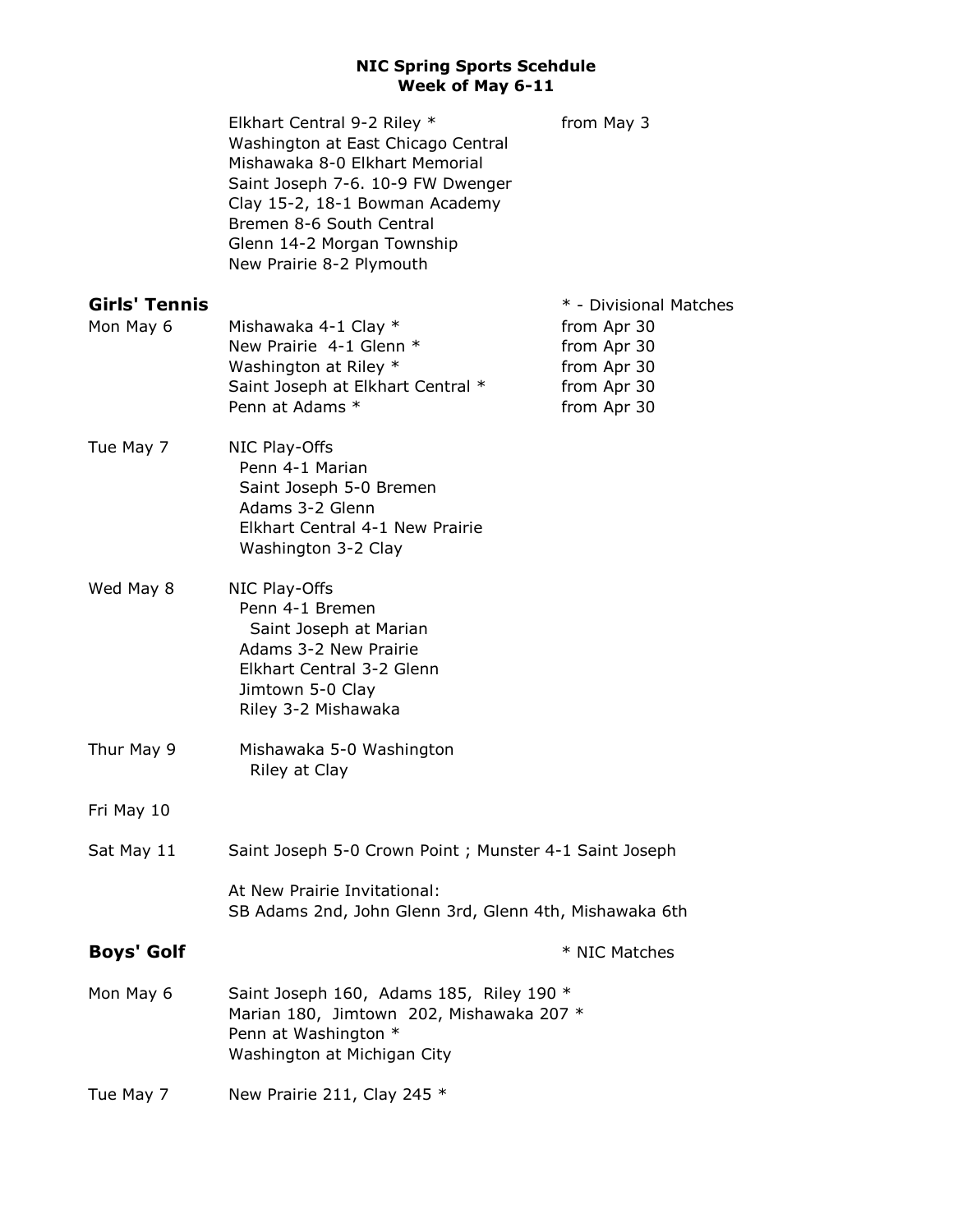Saint Joseph at Culver Academy

- Wed May 8  $\mu$  Adams 185, Jimtown 194, Washington 229  $^*$ Penn 165, Mishawaka 188, Riley 193 \* Marian 199, Elkhart Central 207 \*
- Thur May 9 Saint Joseph 163, Glenn 202, Bremen 222 \*
- Fri May 10 At LaPorte Uebele Invitational 32 Teams Saint Joseph, Penn, Riley, Adams, Mishawaka, Marian 1st-Penn 313 ; 7th-Saint Joseph 333 Adams 365, Riley 378, Marian 380, Mishawaka 381, Glenn 388, New Pra
- Sat May 11 Penn at Brownsburg Invitational Penn 3rd / Field of 18 teams Saint Joseph, Adams at Culver Academy Invitational

Marian at Plymouth Invitational

x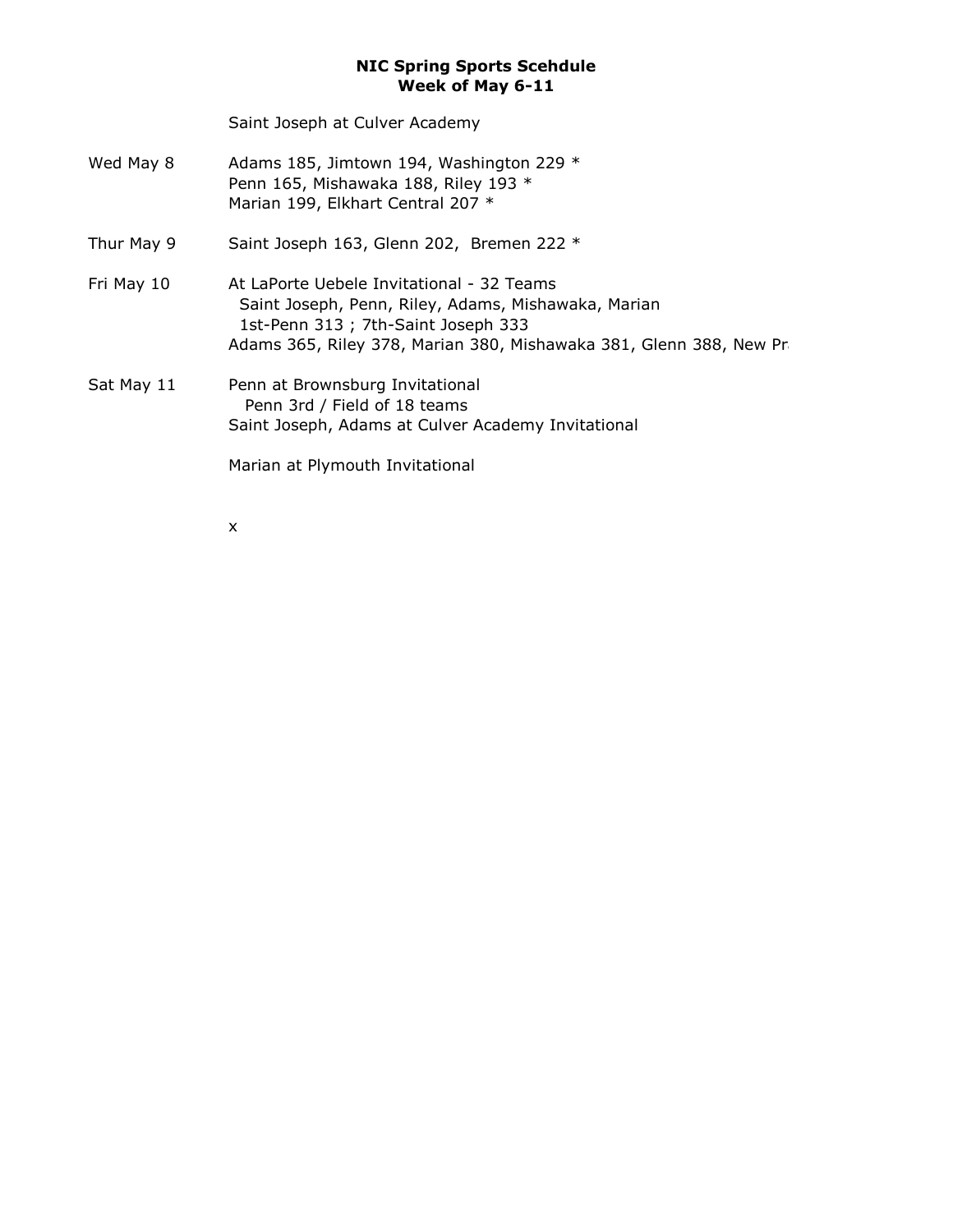SSP - 5

 $\overline{\phantom{a}}$  , 68; 5th-New Prairie  $8$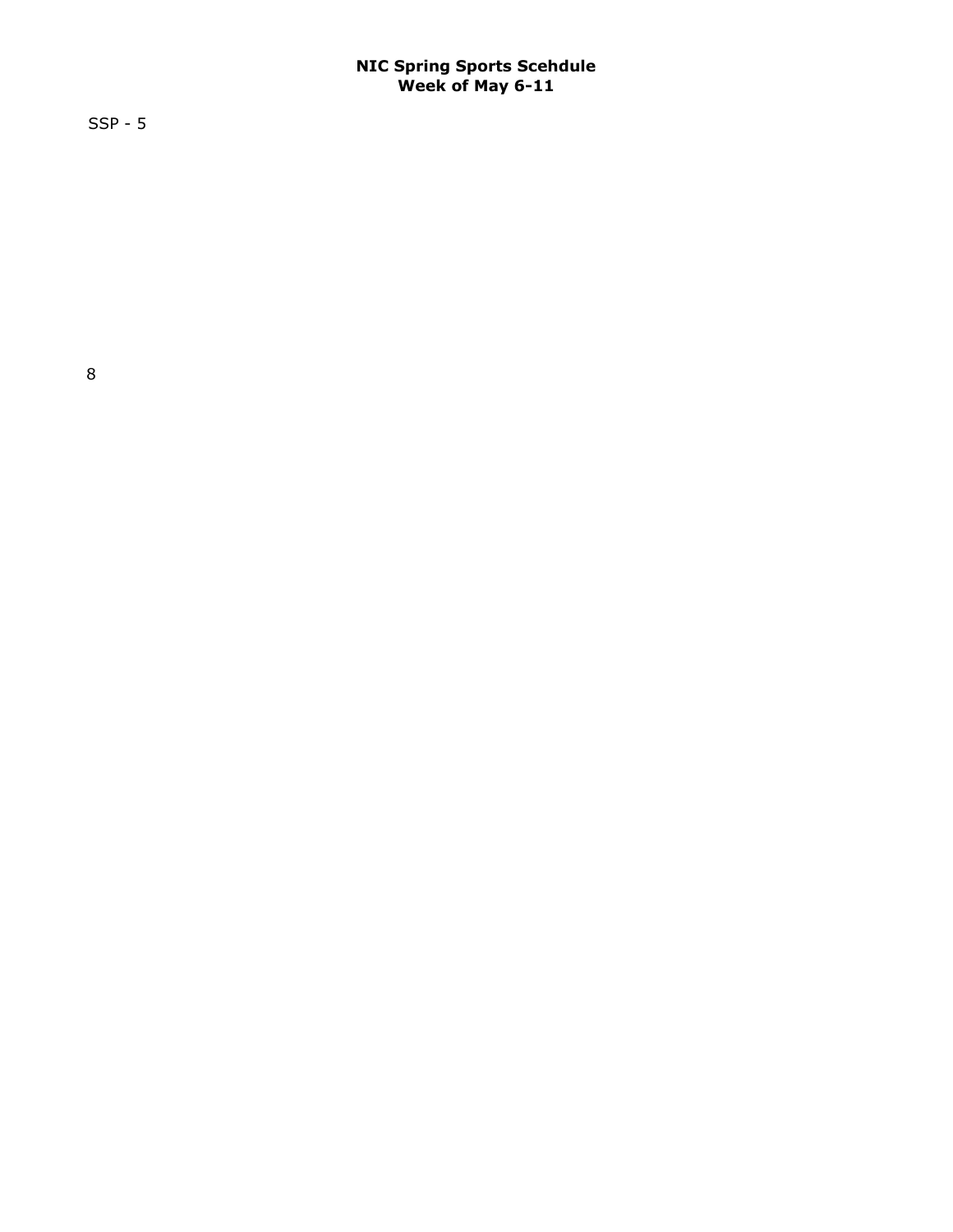$\mathsf{inf}$ )  $\sum_{n=1}^{\infty}$  Andrean 7-1 Riley dywine, MI